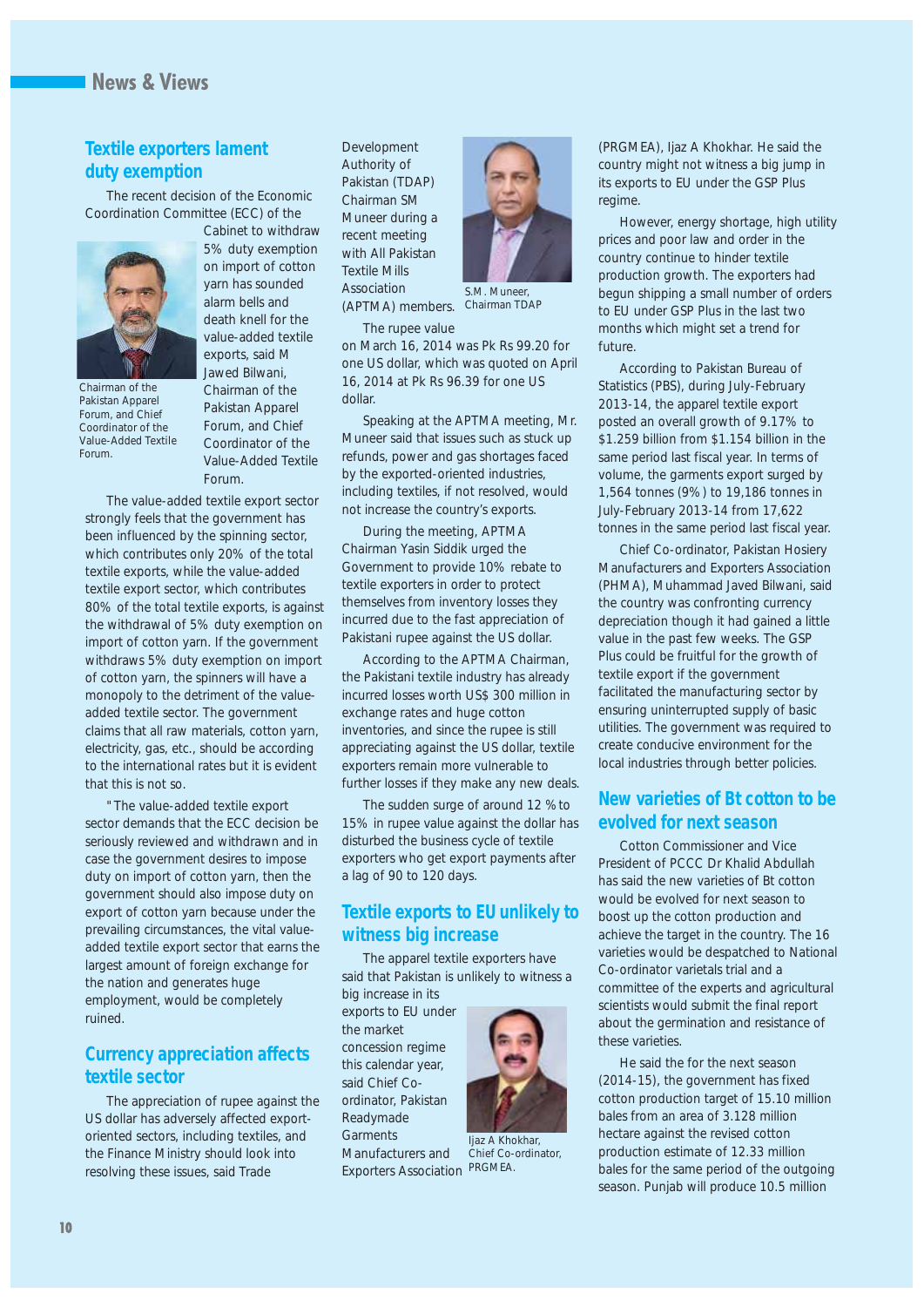cotton bales from 2.428 million hectare, Sindh will cover 0.650 million hectare land and would produce 4.200 million cotton bales, Balochistan will grow cotton on 0.050 million hectares and will produce 0.400 million cotton bales, KP will cover 0.00035 million hectares land and would produce 0.0015 million cotton bales.

Khalid Abdullah said that a target of 14.1 million bales



*Khalid Abdullah, Cotton Commissioner and Vice President of PCCC.*

was set for the year 2013-14 and the cotton crop size for the season had been assessed at 12.32 million bales of 170 kgs. The representative from Meteorological Department stated that lesser rainfall is anticipated in the cotton belt than the normal level from March to June which will result in increased maximum temperature to around 1 to 2 degree. Farmers can plan cotton sowing according to availability of irrigation water and anticipated rainfall and

#### temperature.

The Federal Committee on Cotton agreed to set the target of 15.1 million bales for 2014-15 in view of revitalisation of the Pakistan Central Cotton Committee, a massive training programme for cotton growers in modern production technologies, and better crop extension services committed by provinces.

#### **APTMA team discusses textile development**

A delegation of industrialists associated with textile sector led by Chairman All Pakistan Textile Mills Association (APTMA) S.M Tanvir met Punjab Chief Minister, Muhammad Shahbaz Sharif.

Chairman APTMA informed the Chief Minister about



the problems of textile sector and the five years programme for the development of textile industry in the wake of granting of GSP Plus status to Pakistan. While talking to the delegation the Chief Minister said that hundreds of thousands of job opportunities can be created through development of textile

sector. Awarding of GSP Plus status to

*S.M Tanvir, Chairman, APTMA.*

Pakistan will result in substantial increase in textile exports therefore Punjab government has evolved the project of Quaid-e-Azam Apparel Park over a large area near motorway.

He said an agreement has been signed with the Chinese company for the establishment of Quaid-e-Azam Apparel Park, in which all modern facilities would be available to the textile and garments industry under one roof. This would strengthen textile sector and increase national exports since the government was determined to resolve energy crisis as early as possible as it is also essential for the development of industrial sector. He said the industrialists and investors would also have to play their role for resolving energy problem, there is a need to strengthen Cotton Research Institute for increasing cotton production and APTMA should present practicable

# Good **Better** Premium

Experience the difference



## EliTe®CompactSet

Your compact spinning system for any application in short- and long-staple fibre ring spinning. Join the market leader and bench mark - 15 years of experience with over 7,000,000 EliTe®Compact Spindles running on ring spinning machines of any brand and type.

www.suessen.com



ATC Associated Textile Consultants (PVT) Ltd. atc.lahore@atcpak.com<br>atc.karachi@atcpak.com

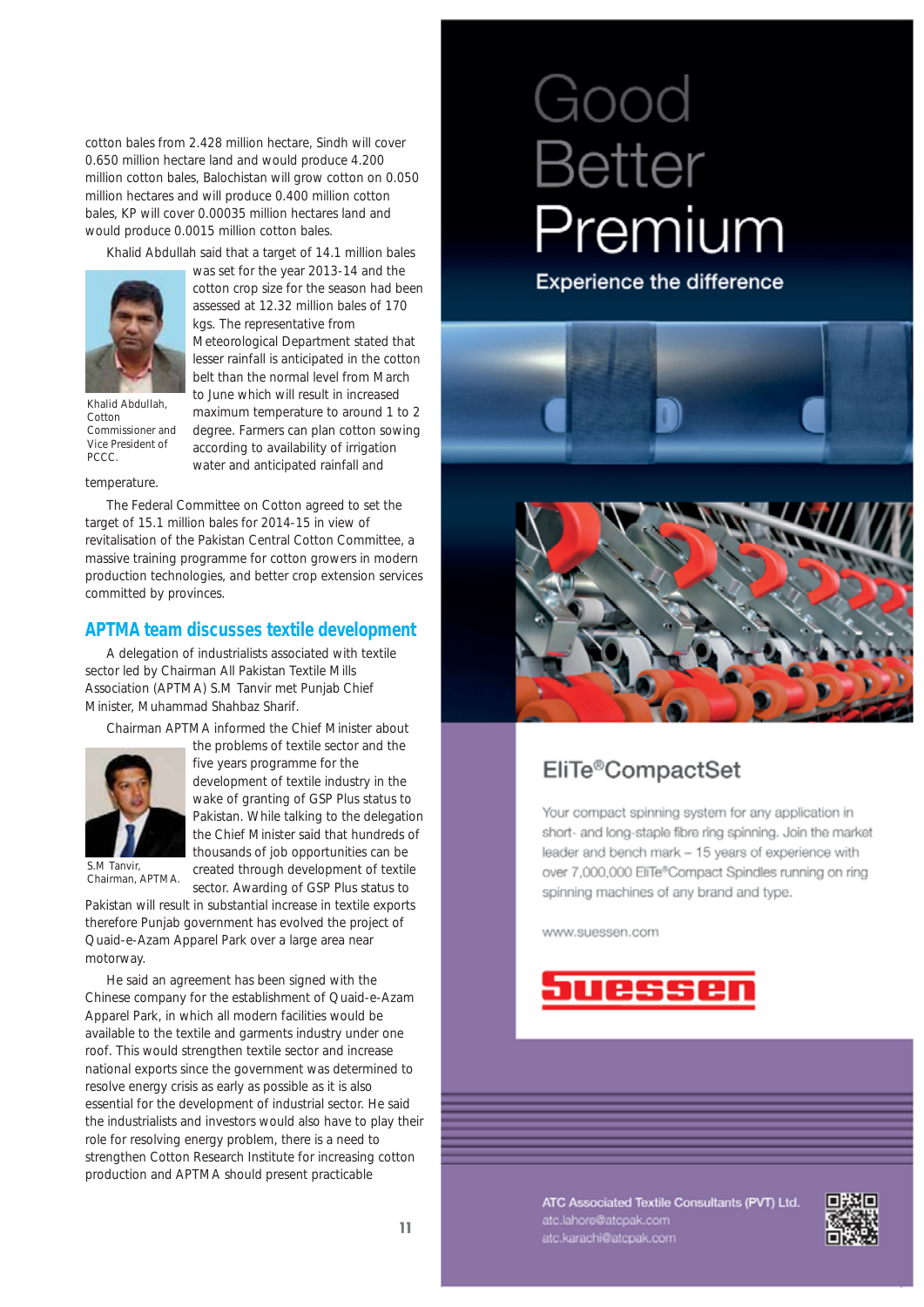## **News & Views**

proposals for this purpose. He said the textile sector is very important and its problems would be resolved on priority basis.

Federal Minister for Textile said that government is striving to resolve the problems of textile sector and all issues including energy problem would be resolved on priority basis. Chairman APTMA S.M Tanvir commended the efforts of Chief Minister Punjab Muhammad Shahbaz Sharif in the granting of GSP Plus status to Pakistan. He said that government is making sincere efforts to counter the problem of shortage of electricity. He thanked the Chief Minister for fulfilling the promise of supply of gas to industries in the province during winter. He said that textile exports would reach the figure of\$26 billion during next five years.

#### **Textile Ministry demands funds for cotton sector**

Ministry of Textile Industry will soon be submitting a summary to the Economic Coordination Committee (ECC) of the Federal Cabinet demanding allocation of funds for timely intervention in the cotton market, in order to bring stabilization in the domestic cotton market.

In this regard, the Ministry has also directed the Trading Corporation of Pakistan (TCP) to purchase seed cotton instead of cotton lint during the coming season, so that farmers in the country get the maximum benefit and prices of cotton remain stable, said Minister of Textile Industry Abbas Khan Afridi.

According to Mr. Afridi, cotton is the corner stone of the Pakistani textile industry which accounts for around 55% of the overall exports from the country; however, cotton production has remained stagnant in Pakistan at around 12 to 13 million bales per annum during the last ten years.

During the third meeting of Pakistan's Federal Committee on Cotton, the production target for the 2014-15 seasons was fixed at 15.1 million bales of 170 kg each. At the meeting, it was informed that despite several challenges faced by the cotton sector of country, the target of 15.1 million bales was set to push all concerned departments to work

towards achieving the goal and overcome the issues.

#### **APTMA urges US to extend market access**

Chairman APTMA Punjab S M Tanveer has urged the US government to extend market access to Pakistan in line with the GSP plus facility from the EU. He was talking to a group of US Journalists who visited APTMA Punjab.

Tanveer said share of Pakistan's textile exports to the US market is 2.8%, which is needed to be increased up to 5%. It will not only give boost to textile industry growth in Pakistan but also be helpful in curbing extremism in Pakistan. Chairman APTMA Punjab deplored that the idea of Reconstruction Opportunities Zones (ROZs) could not be materialised.

He said Pakistan's textile industry could be benefited heavily with the establishment of ROZs, as Pakistan has lost an opportunity of \$10 billion due to war against terrorism in between 2005 to 2012. According to him, the engagement of Pakistan into the war against terrorism has hindered growth of textile industry heavily. The international buyers are not visiting Pakistan due to travel advisory but still Pakistan's textile industry was competing internationally due to high quality products.

He also clarified that there was no child labour issue in Pakistan's textile industry and majority of mills are fully compliant with ISO standards and certified under WRAP, CTPAT and many other standards is the one big reason of recent extension of GSP plus facility from the EU. He said the Chinese investors are also set to invest \$2 billion in Pakistan Apparel Park.

#### **Government to prioritize resolving textile sector issue**

The government is committed towards resolving the issues prevailing in the textile sector on a priority basis, said Minister of Textiles Abbas Khan Afridi, during a meeting with representatives of various textile associations at the Pakistan Hosiery Manufacturers and Exporters Association (PHMA) house in Karachi.

While addressing the textile industry representatives, he assured that he would pursue for the restoration of zero-rating status for the textile sector on the basis of no payment—no refund formula.

Minister Afridi urged textile *Abbas Khan Afridi, Federal Minister for Textile and Industry.*

exporters to suggest measures for the betterment of the textile industry, and stated that though the government was trying its best to overcome the energy and gas-related problems, the stakeholders must also play their roles for resolving these issues.

He further stated that that the Federal budget was being prepared in the line with business community's expectations and value-added textile sector would get good news. He said that there would be a number of benefits, which are under consideration for value-added textile sector in the upcoming budget aimed at facilitating the sector

At the meeting, Chairman of Council of All Pakistan Textile Association Zubair Motiwala said the country's trade deficit could be reduced to a great extent in a short span of time provided the government took serious steps to resolve the issues being faced by the value-added textile sector.

Mr. Motiwala requested the government to grant subsidy to the exporters who had to bear heavy losses in the wake of depreciation of the dollar's value, as well as help reduce production cost for manufacturers.

Meanwhile, the PHMA has asked the government to facilitate duty-free yarn import from India in order to circumvent cartelization by the local spinning industry. PHMA central chairman Shahzad Azam Khan said during the meeting that the imposition of import duty on raw materials such as yarn from India will negatively impact the apparel export sector.

#### **Government asked to rescue ginning sector**

Pakistan will have to spend \$156.8 billion to import 14 million bales of cotton if the farmers did not cultivate the crop as a protest against unfair return of their produce said Pakistan Cotton Ginners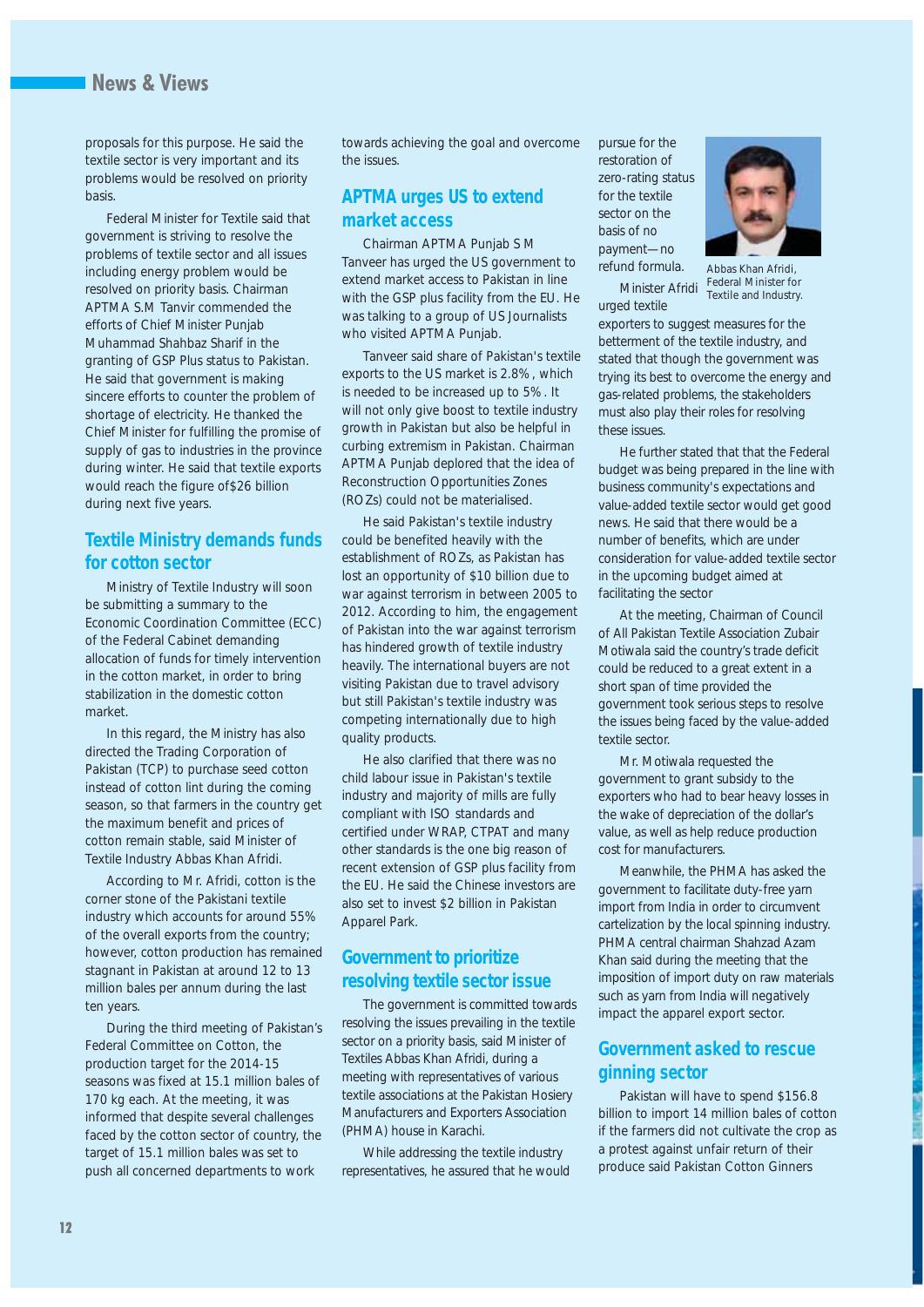#### **News & Views**

Association's (PCGA) Vice Chairman, Muhammad Asim Saeed; Chairman of FPCCI's Managing committee on cotton, Haji Muhammad Akram .

They warned that if the country will not import cotton then its textile and spinning mills, ginning factories would be closed and Pakistan will have to import cloth, garments, bed-wear, towels and other textile products, besides at least one million people would be rendered jobless. They urged the government to take practical measures to save the cotton economy and to appease the farmers.

Government will have to take measures keeping in view the ground realities, or else, it will have serious repercussions as the farmers are not

ready to sow the cotton.

Reiterating the PCGA's recommendations, they urged the government to rescue the ginning sector by imposing a ban on the import



*Muhammad Asim Saeed, Vice Chairman, PCGA.* 

of cotton and yarn from India via Wagha border, levying 25% dumping duty on Indian goods, besides the government should release Rs25 to 30 billion for procuring 850,000 bales of cotton through the TCP.

They also asked the government to immediately impose ban on cotton yarn from India as it was hurting domestic textile industry as well as ginners and growers. They also asked the government to direct banks to reschedule their loans to support the ginning and textile industry.

#### **Government releases funds for textile mark-up support scheme**

Ministry of Textile Industry has released funds to make payments during the current financial year under Export Finance Mark-Up Rate Facility and markup Rate Support for Textile Sector against Long Term Loans.

The funds have been released for payment of 100% Export Finance Markup Rate Facility for the period from September 1, 2010 to February 28, 2011,

and for payment of 100% markup rate support for Textile Sector against Long Term Loans for the period from March 1, 2011 to March 31, 2011, a



*Rukhsana Shah, Secretary, Ministry of Textiles Industry,*

circular letter issued by the State Bank of Pakistan (SBP) said.

Accordingly, the SBP has asked banks and development financial institutions (DFIs) to lodge separate claims for markup supports under above schemes of the government of Pakistan, for the period mentioned, keeping in view the terms and conditions of each Scheme.

Duly completed claims on prescribed formats are to be submitted at the concerned offices of SBP-BSC (Bank) on or before May 07, 2014. However, each claim needs to be accompanied with a duly attested copy of valid registration certificate of the Ministry of Textile Industry.





- · Intelligent machine systems for textiles, technical textiles and nonwovens
- High quality products and technology made in Germany
- · Tailor-made solutions in close cooperation with our customers
- Family-run and worldwide acting company with more than 60 years of tradition www.brueckner-tm.de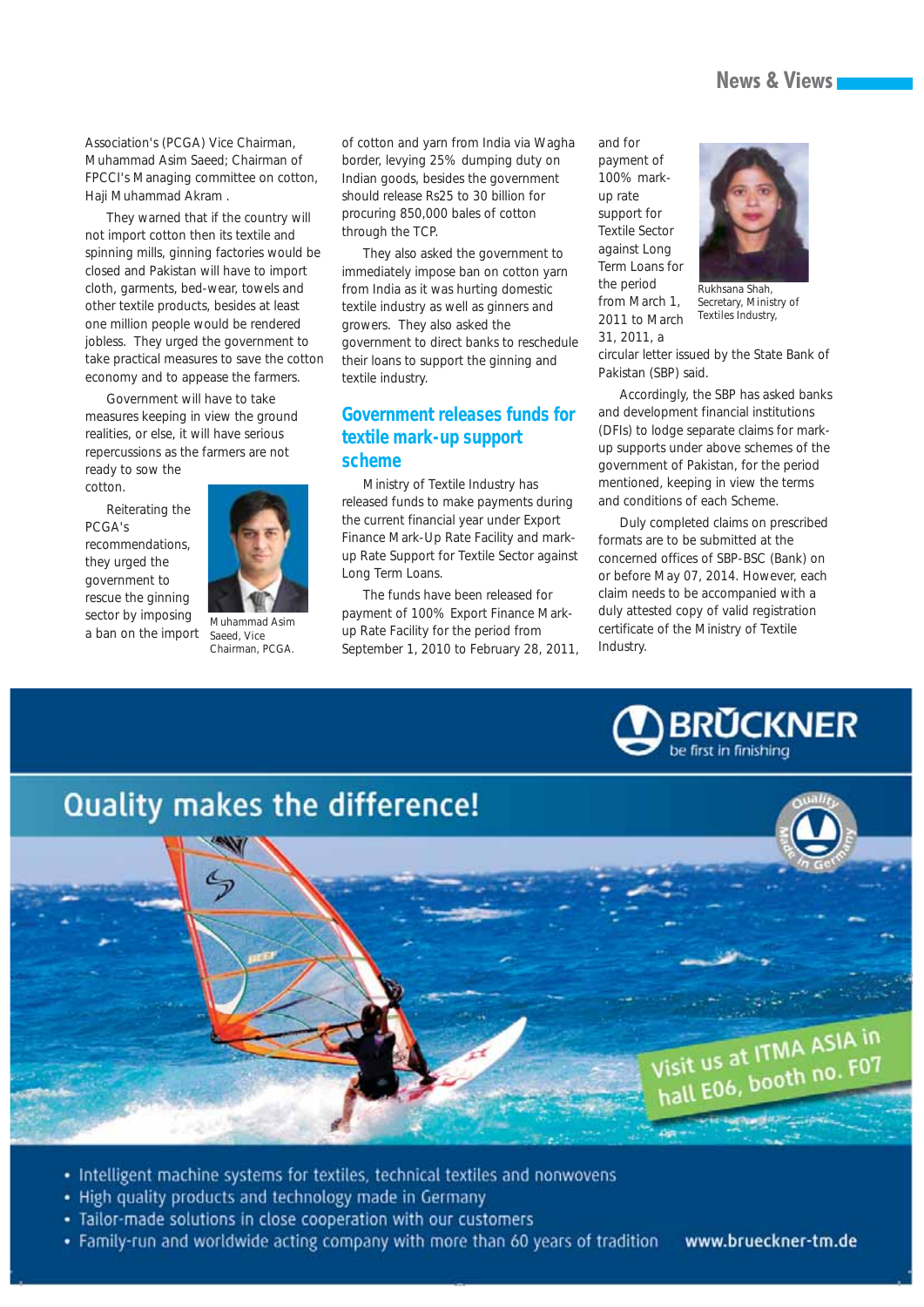## **News & Views**

#### **APTMA demands 10% compensatory support like India**

APTMA leadership has demanded equal treatment in line with India on rupee revaluation to ensure growth and sustainability under the present regime. Addressing a press conference, APTMA has demanded 10% compensatory support as India did in 2007 by announcing support twice when Indian rupee had appreciated by 9.7% against dollar.

APTMA Group Leader Gohar Ejaz and Chairman APTMA Punjab S M Tanveer told a select group of journalists that a 10 member delegation was also set to call on Federal Minister for Textile Industry and Federal Minister for



*Gohar Ejaz, APTMA Group Leader.*

Petroleum & Natural Resources. Gohar said Pakistan textile industry had been lagged behind regional competitors due to short of investment since 2006, as it has been confronted with multiple issues. Only in the sector of power looms, he said, China had installed 323,533 looms, followed by 36,821 in India and 27,384 looms in Bangladesh. He said it was an irony that Pakistan had installed 5,644 looms during that period, which was even less than what Bangladesh had invested since 2006.

According to him, APTMA was planning to install 20,000 looms ahead and needed a strong government support. Chairman APTMA Punjab S M Tanveer said textile industry, particularly in Punjab, had come to standstill due to the high cost of doing business; it could not pass inflationary impact to foreign buyers.

He said India was pampering its textile industries through plenty of incentives including duty drawbacks, focused markets rebate, raw material procurement and attracting further investment to add on their existing capacities fast to generate exportable surplus. Pakistan's textile industry, on the other hand, has been confronted with high cost of energy, rising by 67%, gas by 37%, minimum wage by 25%, and fuel by 21% in 2013-14. Thus, the CPI

has increased by 16% whereas the exchange rate i.e. rupee revaluation by 10% has adversely impacted export.

Gohar pointed out that Pakistan's textile industry was competing until 2012-13 despite all odds, as the cost reduction was being supplemented with rupee depreciation, averaging around Rs 105 against a dollar.

Today, he added, the spinning industry had suffered heavy inventory losses, as industry had procured cotton at Rs 105 to a dollar. Similarly, the valueadded industry including weaving, processing and garmenting had suffered on account of earlier export orders, which would now be honoured at prevailing exchange rate of Rs 98 to a dollar.

He said gas and electricity supply to the Punjab-based textile industry was becoming a hard nut to crack. At present, the Punjab-based textile mills were being supplied with twice a week gas supply along with eight hours of electricity load shedding. This situation, particularly in Punjab, is forcing textile mills to close down operations. So far, around 35 mills have reported complete closures while some 75 mills have closed down one shift operations, rendering hundreds of thousands workers jobless.

#### **US, Pakistan discuss labour standards in textile industry**

Mr. Afridi with Ms. McFee Implementation of international labour standards in Pakistan, especially in the textile industry, was discussed in detail

when US Deputy Counsellor for Economic Affairs Susan McFee called on Pakistan's Minister for Textile Industry Abbas Khan Afridi.

The US Deputy Counsellor Susan McFee said Pakistan is not the only country that is adversely affected by the labour standards certification. She suggested that Pakistan should immediately come up with a comprehensive strategy on labour standards in order to meet the International Labour Organization (ILO) requirements.

Mr. Afridi stated that his Ministry is already in consultation with the Ministries of Commerce and Finance on framing a policy regarding labour standards. He added that the Government would soon finalize a comprehensive labour policy in collaboration with the provincial governments.

During the meeting, the Minister also raised the issue of ban by the US-based firm Walt Disney on textile imports from Pakistan and expressed hope that the company would provide some waiver, as Pakistan is working diligently on labour issues. In the upcoming textile policy special emphasis would be laid on the implementation of labour standards in the textile industry.

The US Deputy Counsellor mentioned that Pakistani textiles are preferred by the American companies and added that the US would support the measures by the Government of Pakistan towards compliance with ILO standards.